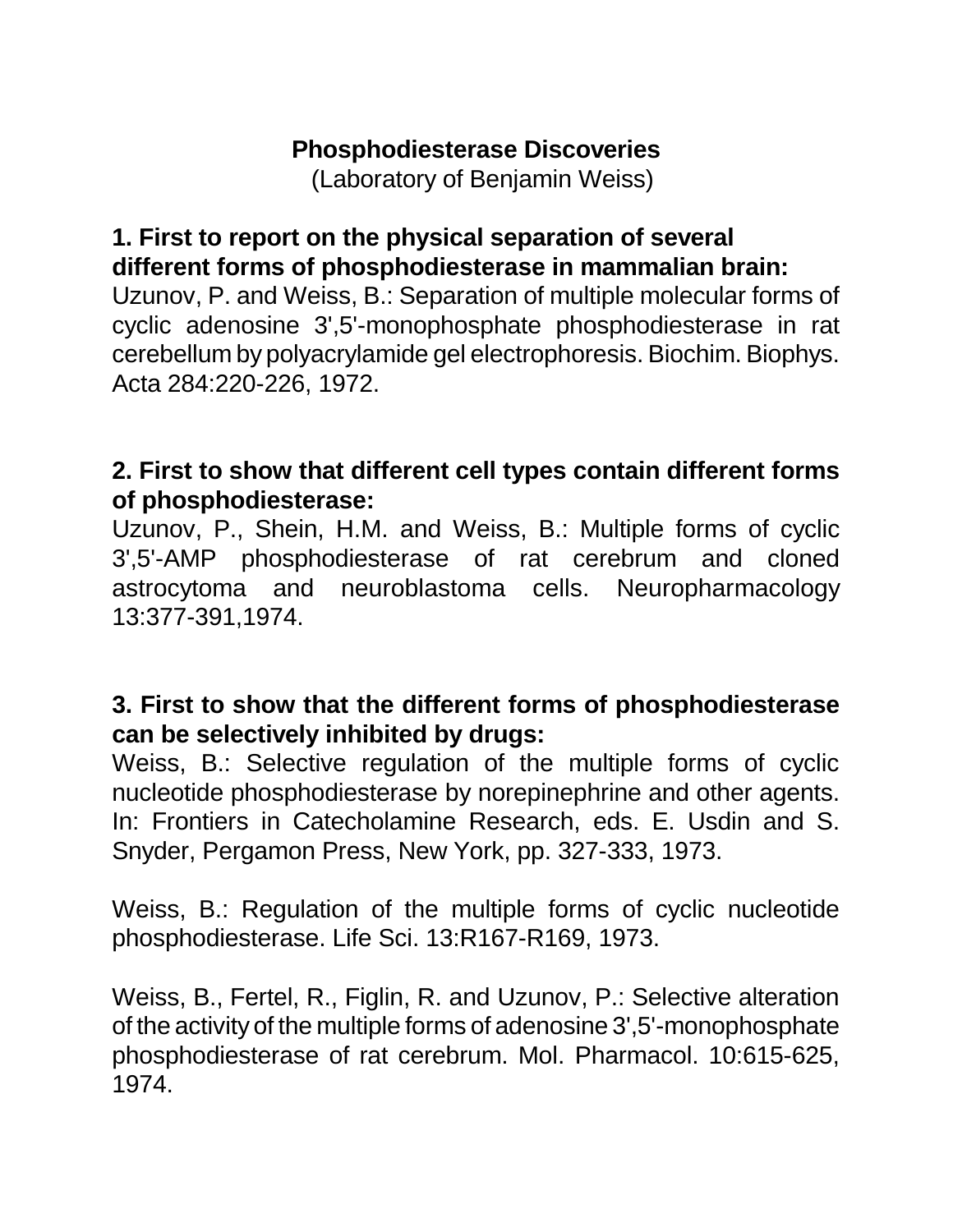Fertel, R. and Weiss, B.: Properties and drug responsiveness of cyclic nucleotide phosphodiesterases of rat lung. Mol. Pharmacol. 12:678-687, 1976.

Weiss, B. and Fertel, R.: Pharmacologic control of the synthesis and metabolism of cyclic nucleotides. Adv. Pharmacol. Chemotherp. 14:189-283, 1977.

**4**. **First to suggest that drugs that selectively inhibit phosphodiesterase may be effective therapeutic drugs:** Weiss, B. and Hait, W.N.: Selective cyclic nucleotide phosphodiesterase inhibitors as potential therapeutic agents. Ann. Rev. Pharmacol. Toxicol. 17:441-477, 1977.

Weiss, B. and Greenberg, L.H.: Physiological and pharmacological significance of the multiple forms of the cyclic nucleotide phosphodiesterase. In: Molecular Biology and Pharmacology of Cyclic Nucleotides, eds. E. Folco and R. Paoletti, Elsevier/North Holland Biomedical Press, pp. 69-84, 1978.

Weiss, B., Prozialeck, W.C. and Wallace, T.L.: Interaction of drugs with calmodulin: Biochemical, pharmacological and clinical implications. Biochem. Pharmacol. 31:2217-2226, 1982.

Weiss, B., Earl, C. and Prozialeck, W.C.: Biochemical and possible neuropsychopharmacological implications of inhibiting calmodulin activity. Psychopharmacol. Bull., 19:378-386, 1983.

Weiss, B., Prozialeck, W.C. and Roberts-Lewis, J.M.: Development of selective inhibitors of calmodulin-dependent phosphodiesterase and adenylate cyclase; in Design of Enzyme Inhibitors as Drugs, ed. M. Sandler and H.J. Smith, Oxford University Press, New York, pp. 650-697, 1989.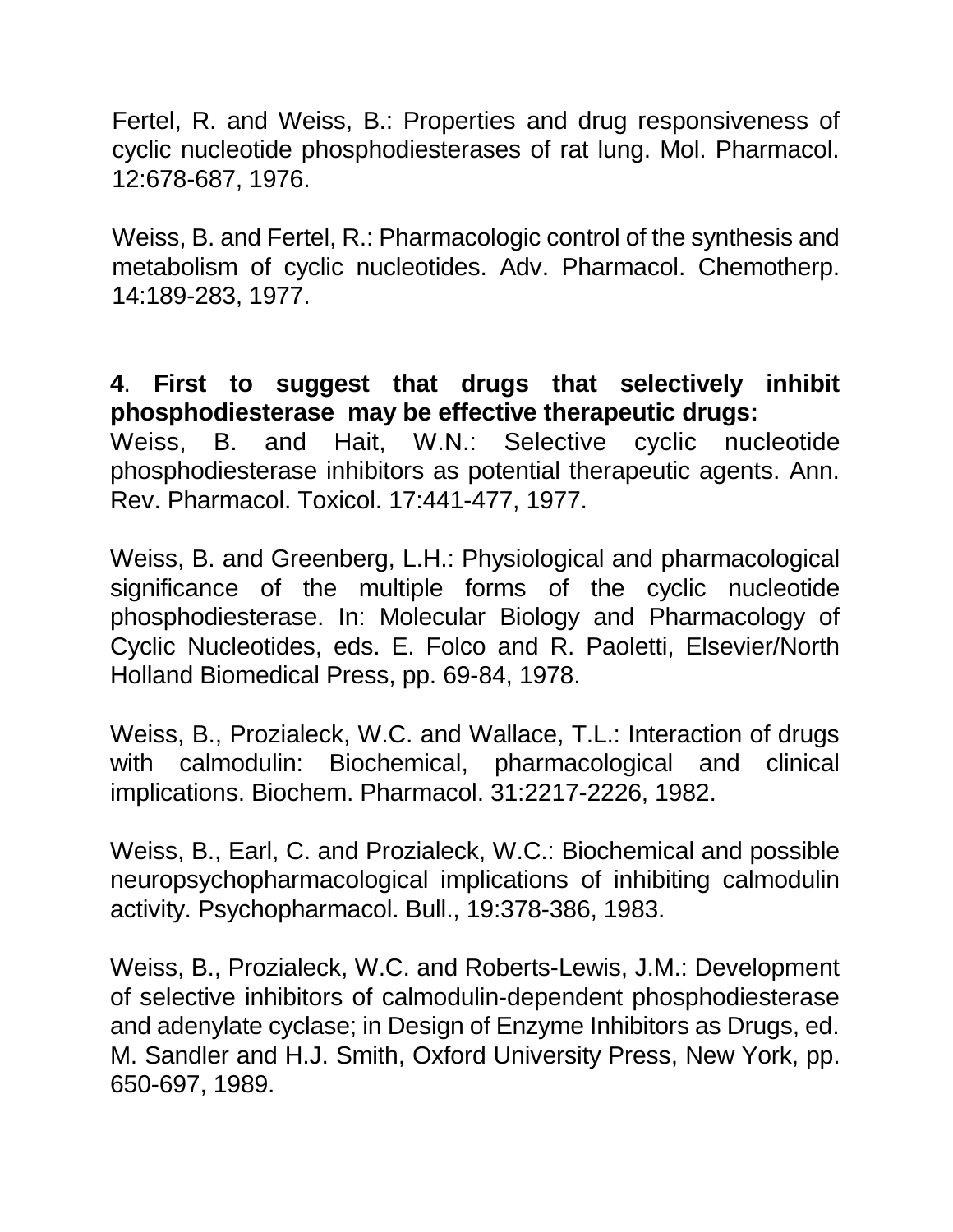## **5. First to show that phosphodiesterase activity is altered in disease states:**

Hait, W.N. and Weiss, B.: Increased cyclic nucleotide phosphodiesterase activity in leukemic lymphocytes. Nature 259:321-323, 1976.

Hait, W.N. and Weiss, B.: Characteristics of the cyclic nucleotide phosphodiesterases of normal and leukemic lymphocytes. Biochim. Biophys. Acta 497:86-100, 1977.

Levin, R.M. and Weiss, B.: Characteristics of the cyclic nucleotide phosphodiesterases in a transplantable pheochromocytoma and adrenal medulla of the rat. Cancer Res. 38:915-920, 1978.

Weiss,B. and Winchurch, R.A.: Analyses of cyclic nucleotide phosphodiesterases in lymphocytes from normal and aged leukemic mice. Cancer Res. 38:1274-1280, 1978.

Winchurch, R., Hait, W. and Weiss, B.: Cyclic AMP phosphodiesterase activity of murine T and B lymphocytes. Cell. Immunol. 41:421-426, 1978.

Hait, W.N. and Weiss, B.: Cyclic nucleotide phosphodiesterase of normal and leukemic lymphocytes: kinetic properties and selective alteration of the activity of the multiple molecular forms. Mol. Pharmacol. 16:851-864, 1979.

#### **6. First to show that a single cell type may contain more than one form of phosphodiesterase:**

Uzunov, P., Shein, H.M. and Weiss, B.: Cyclic AMP phosphodiesterase in cloned astrocytoma cells: norepinephrine induces a specific enzyme form. Science 180:304-306, 1973.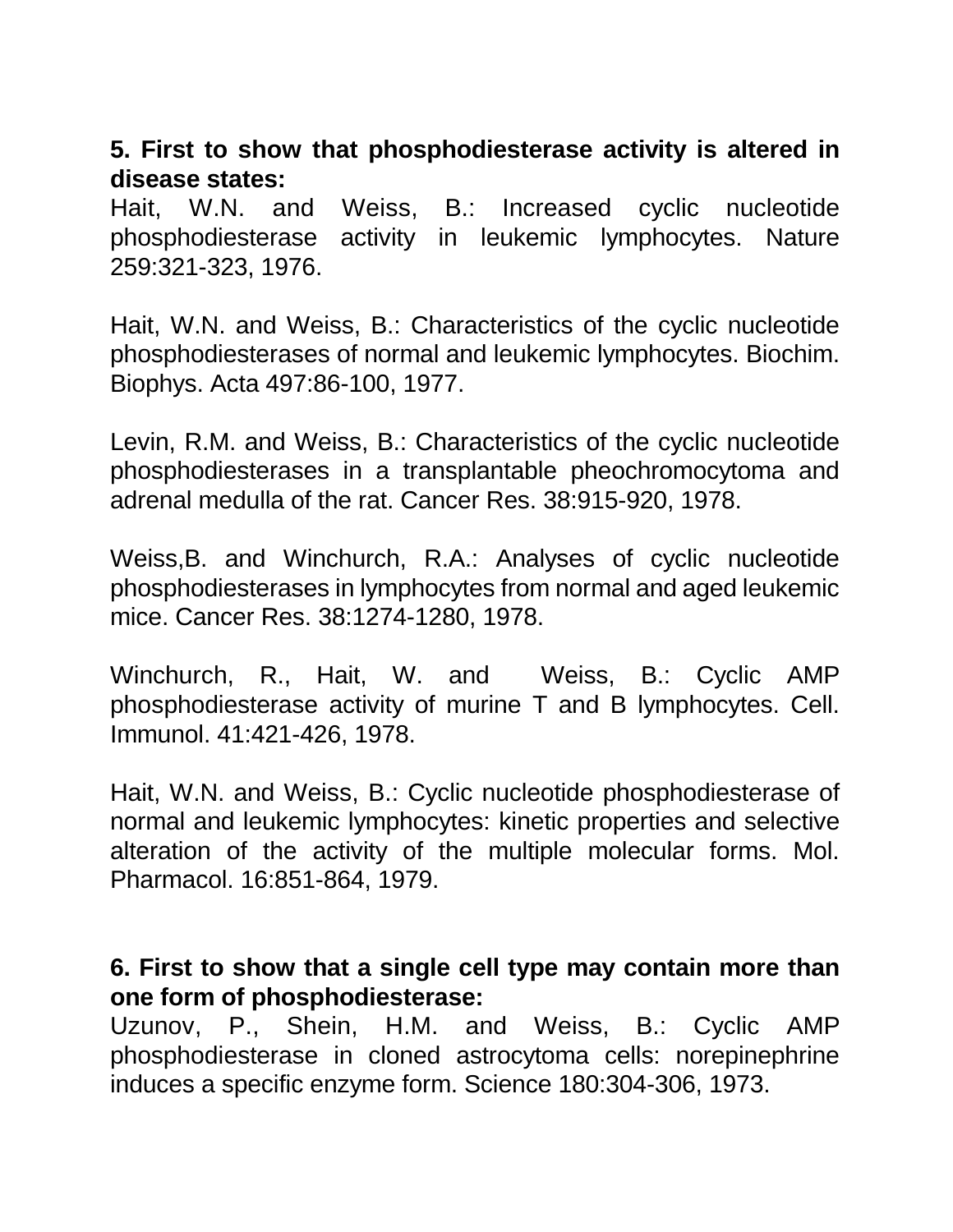Uzunov, P., Shein, H.M. and Weiss, B.: Multiple forms of cyclic 3',5'-AMP phosphodiesterase of rat cerebrum and cloned astrocytoma and neuroblastoma cells. Neuropharmacology 13:377-391,1974.

## **7. First to show that the different forms of phosphodiesterase can be selectively induced:**

Uzunov, P., Shein, H.M. and Weiss, B.: Cyclic AMP phosphodiesterase in cloned astrocytoma cells: norepinephrine induces a specific enzyme form. Science 180:304-306, 1973.

## **8. First to show that the different forms of phosphodiesterase can be selectively activated:**

Weiss, B.: Differential activation and inhibition of the multiple forms of cyclic nucleotide phosphodiesterase. Adv. Cycl. Nucl. Res. 5:195-211, 1975.

## **9. First to report on the ontogenetic development of the different forms of phosphodiesterase and its endogenous activator:**

Strada, S.J., Uzunov, P. and Weiss, B.: Ontogenetic development of a phosphodiesterase activator and the multiple forms of cyclic AMP phosphodiesterase of rat brain. J. Neurochem. 23:1097-1103, 1974.

## **10. First to show the mechanism by which drugs may selectively alter phosphodiesterase activity:**

Levin, R.M. and Weiss, B.: Mechanism by which psychotropic drugs inhibit adenosine cyclic 3',5'-monophosphate phosphodiesterase of brain. Mol. Pharmacol. 12:581-589, 1976.

Levin, R.M. and Weiss, B.: Binding of trifluoperazine to the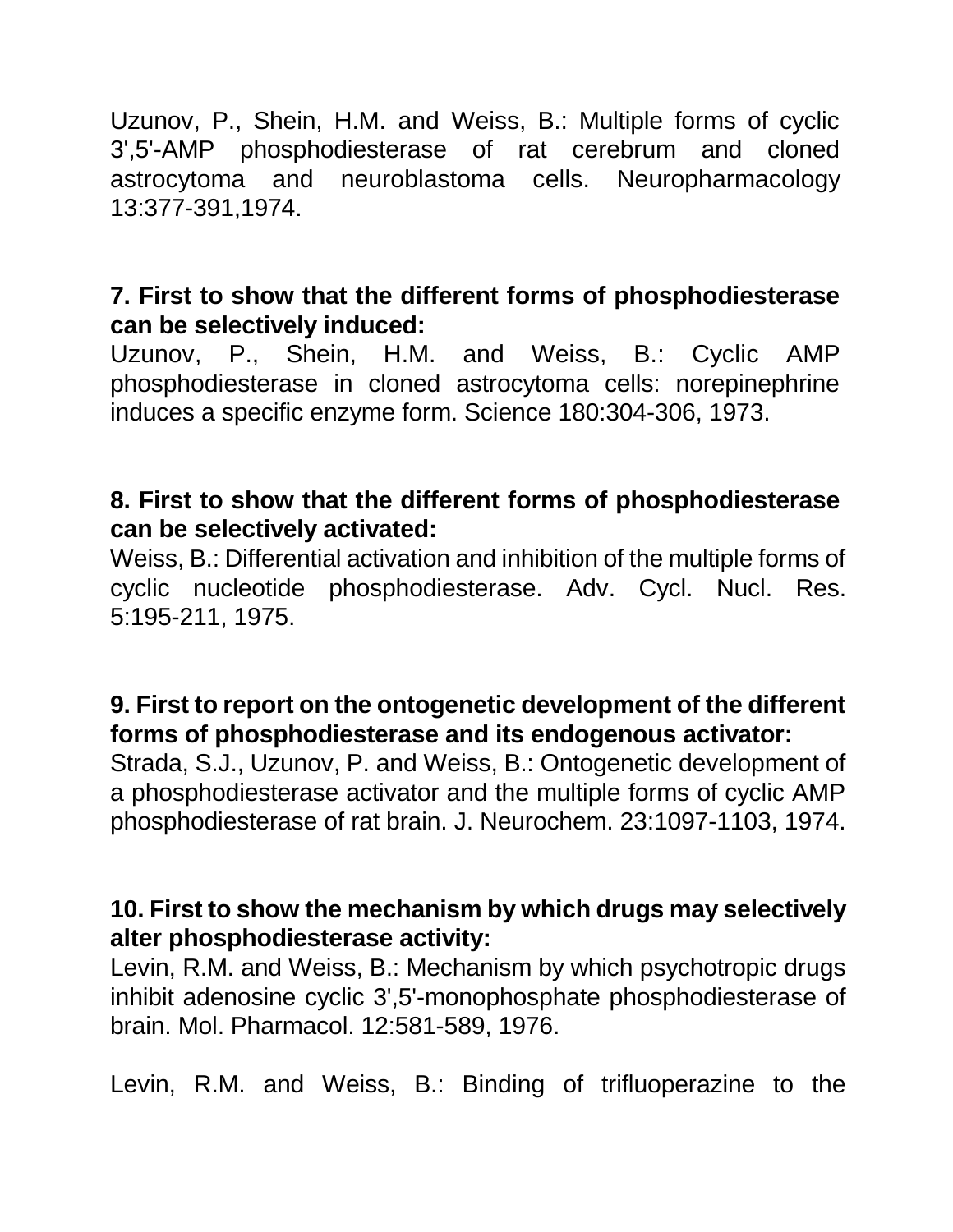calcium-dependent activator of cyclic nucleotide phosphodiesterase. Mol. Pharmacol. 13:690-697, 1977.

Levin, R.M. and Weiss, B.: Specificity of the binding of trifluoperazine to the calcium-dependent activator of phosphodiesterase and to a series of other calcium-binding proteins. Biochim. Biophys. Acta 540:197-204, 1978.

Weiss, B. and Levin, R.M.: Mechanism for selectively inhibiting the activation of cyclic nucleotide phosphodiesterase and adenylate cyclase by antipsychotic agents. Adv. Cycl. Nucl. Res. 9:285-304, 1978.

Levin, R.M. and Weiss, B.: Selective binding of antipsychotics and other psychoactive agents to the calcium-dependent activator of cyclic nucleotide phosphodiesterase. J. Pharmacol. Exp. Ther. 208:454-459, 1979.

Weiss, B., Prozialeck, W., Cimino, M., Barnette, M.S. and Wallace, T.L.: Pharmacological regulation of calmodulin. In: Calmodulin and Cell Functions, Ann. N.Y. Acad. Sci. 356:319-345, 1980.

Weiss, B., Prozialeck, W.C. and Wallace, T.L.: Interaction of drugs with calmodulin: Biochemical, pharmacological and clinical implications. Biochem. Pharmacol. 31:2217-2226, 1982.

Prozialeck, W.C. and Weiss, B.: Inhibition of calmodulin by phenothiazines and related drugs; structure-activity relationships. J. Pharmacol. Exptl. Therap. 222:509-516, 1982.

Sellinger-Barnette, M. and Weiss, B.: Interaction of beta-endorphin and other opioid peptides with calmodulin. Mol. Pharmacol. 21:86-91, 1982.